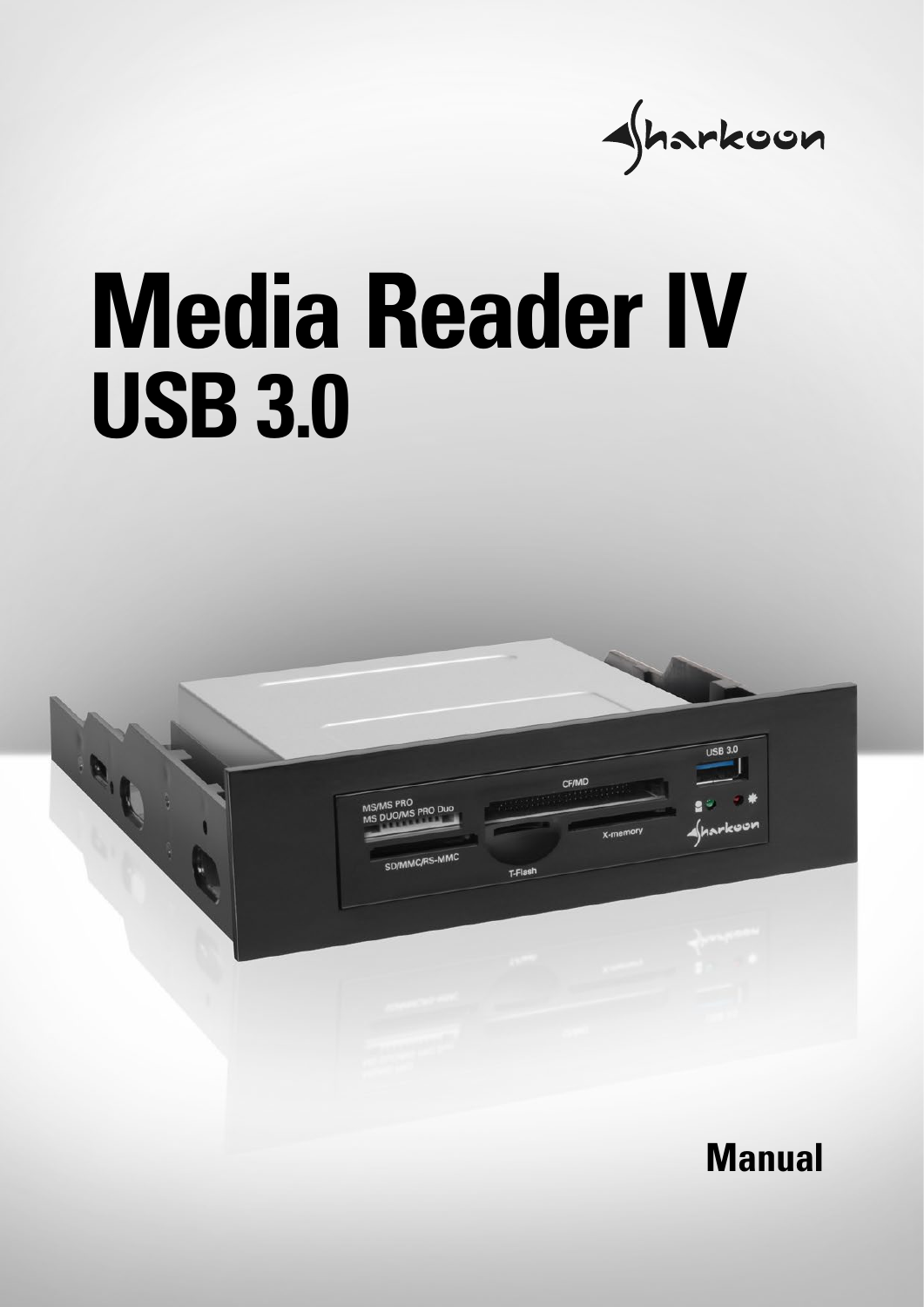# **Table of Contents**

| 1. Properties                                   | 3      |
|-------------------------------------------------|--------|
| 2. Specifications<br>2.1 Supported Card Formats | 3<br>3 |
| 2.2 General                                     | 3      |
| 2.3 System Requirements                         | 4      |
| 3. Package Contents                             | 4      |
| 4. Installation                                 | 4      |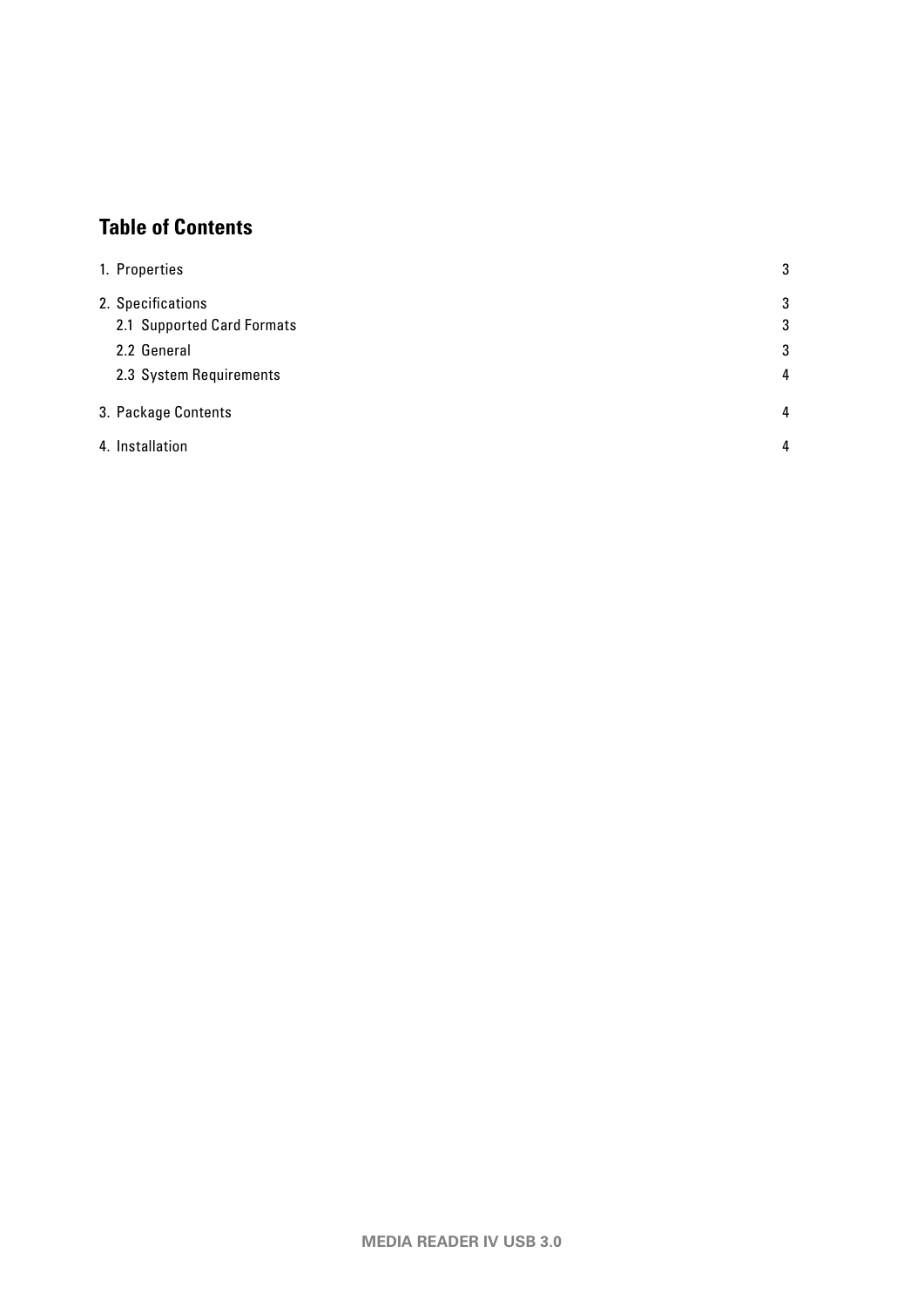#### *Dear Customer,*

*Thank you for your purchase of this Sharkoon product. To ensure a long service life and full functionality, we recommend that you read this manual thoroughly. We hope you enjoy your time using our product!*

#### **SHARKOON Technologies**

*www.sharkoon.com*

# <span id="page-2-0"></span>**1. Properties**

- Internal card reader with USB 3.0 port
- **Metal housing**
- Installs into either a  $3.5$ " or  $5.25$ " drive bay
- $\blacksquare$  Five card slots; allows data to be copied from card to card
- 4-pin IDE plug for power supply, internal USB 3.0 plug (19-pin)

# <span id="page-2-1"></span>**2. Specifications**

#### <span id="page-2-2"></span>**2.1 Supported Card Formats**

| CF Pro:                      | $\checkmark$                    | MS-PRO Duo:               | $\checkmark$                    |
|------------------------------|---------------------------------|---------------------------|---------------------------------|
| CF Pro II:                   | $\checkmark$                    | <b>MS-PRO Duo-Gaming:</b> | $\checkmark$                    |
| CF1:                         | $\checkmark$                    | MS-PRO Duo-PSP:           | $\checkmark$                    |
| CF2:                         | $\checkmark$                    | <b>MS-PRO Magic Gate:</b> | $\checkmark$                    |
| <b>Extreme CF:</b>           | $\checkmark$                    | <b>RS MMC:</b>            | $\checkmark$                    |
| <b>Extreme III CF:</b>       | $\checkmark$                    | RS MMC-Max:               | $\checkmark$ (Adapter required) |
| HS CF:                       | $\checkmark$                    | <b>RS MMC-Pleomax:</b>    | $\checkmark$ (Adapter required) |
| HS-MMC:                      | $\checkmark$                    | RS MMC-Speed:             | $\checkmark$ (Adapter required) |
| HS-MS-PRO Duo:               | $\checkmark$                    | SD:                       | $\checkmark$ (Adapter required) |
| HS-MS-PRO Magic Gate:        | $\checkmark$                    | SDC:                      | $\checkmark$                    |
| Magicstor:                   | $\checkmark$                    | <b>SD-Extreme III:</b>    | $\checkmark$                    |
| Mini SD:                     | $\checkmark$                    | SDHC:                     | $\checkmark$                    |
| Mini SD-Pleomax:             | $\checkmark$                    | SD-Max:                   | $\checkmark$                    |
| Mini SD-Pro:                 | $\checkmark$ (Adapter required) | SD-Pleomax:               | $\checkmark$                    |
| MMC:                         | $\checkmark$ (Adapter required) | SD-Pro:                   | $\checkmark$                    |
| <b>MMC Mobile:</b>           | $\checkmark$ (Adapter required) | SD-Pro C:                 | $\checkmark$                    |
| <b>MMC Mobile-Pocketnet:</b> | $\checkmark$                    | SD-Super:                 | $\checkmark$                    |
| <b>MMC Mobile-Pro C:</b>     | $\checkmark$                    | SD-Turbo:                 | $\checkmark$                    |
| <b>MMC Plus:</b>             | $\checkmark$                    | SD-Ultra:                 | $\checkmark$                    |
| <b>MMC Pro:</b>              | $\checkmark$                    | SD-Ultra II:              | $\checkmark$                    |
| <b>MMC-Pleomax:</b>          | $\checkmark$                    | <b>SD-Ultra II Plus:</b>  | $\checkmark$                    |
| <b>MMC-Plus Turbo:</b>       | $\checkmark$                    | SD-Ultra X:               | $\checkmark$                    |
| MS:                          | $\checkmark$                    | T-Flash (Micro SD):       | $\checkmark$                    |
| MS-DUO:                      | $\checkmark$                    | <b>Ultra II CF:</b>       | $\checkmark$                    |
| <b>MS-DUO Magic Gate:</b>    | $\checkmark$                    | XD:                       | $\checkmark$                    |
| <b>MS-Magic Gate:</b>        | $\checkmark$                    | XS CF:                    | $\checkmark$                    |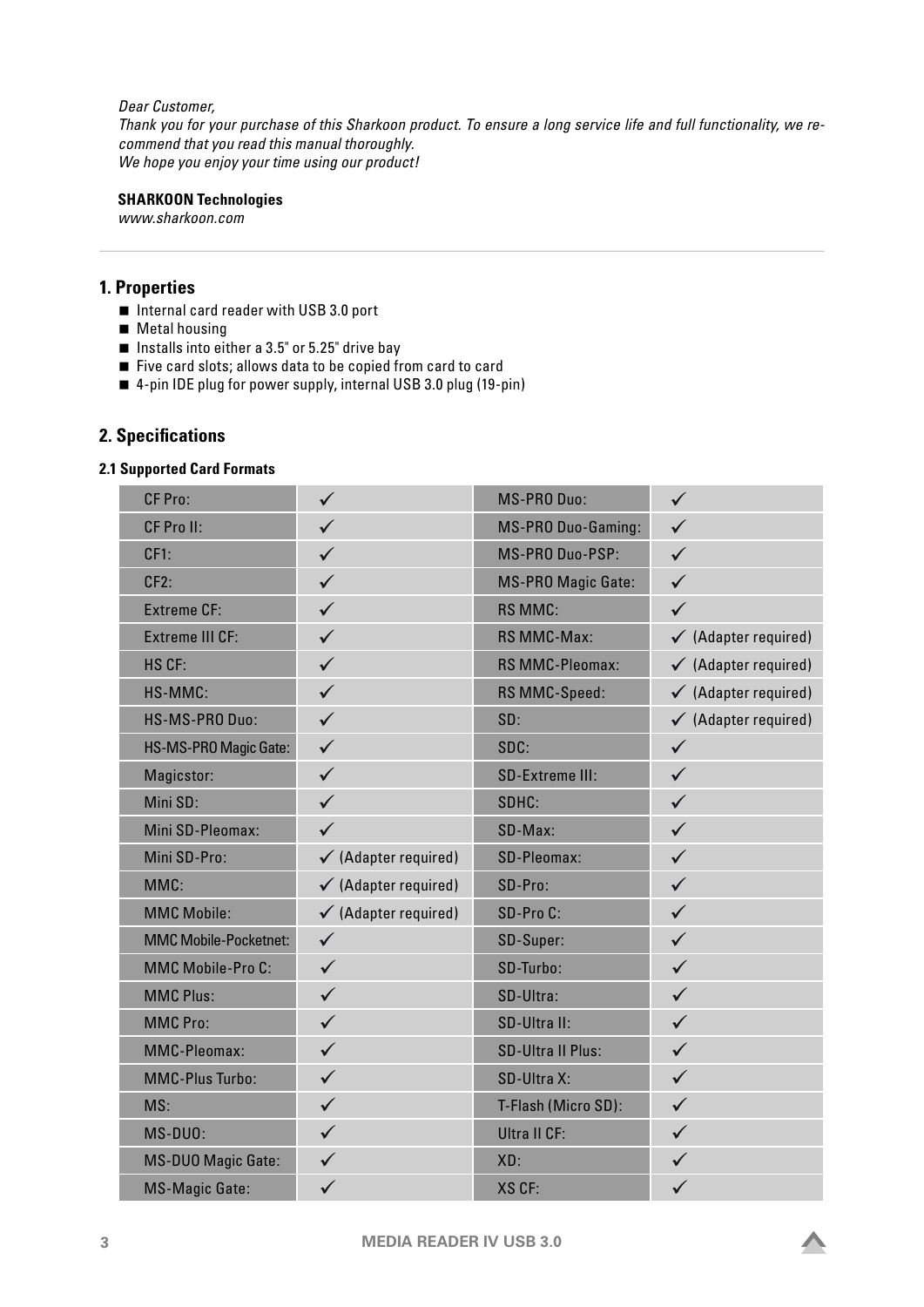#### <span id="page-3-0"></span>**2.2 General**

<span id="page-3-1"></span>

| Type:                    | Internal                      |
|--------------------------|-------------------------------|
| Max. Data Transfer Rate: | 5 Gbit/s                      |
| Connector:               | Internal USB 3.0 (19-Pin)     |
| Cable Length:            | $50 \text{ cm}$               |
| Chip:                    | Realtek RTS5301               |
| Weight incl. Cable:      | 254g                          |
| Dimensions (L x W x H):  | $120 \times 101 \times 25$ mm |

# **2.3 System Requirements**

- Housing with available internal 3.5" or 5.25" drive bay
- USB 3.0 port (19-pin) for the mainboard
- Supported operating systems: Windows 7/8/10

# <span id="page-3-2"></span>**3. Package Contents**

- Media Reader IV USB 3.0
- 5.25" mounting frame
- Mounting screws
- Manual

#### Note:

If you are missing any of the items listed above, please contact our customer service immediately: support@sharkoon.com (Germany and Europe) support@sharkoon.com.tw (International)

# <span id="page-3-3"></span>**4. Installation**

Media Reader IV USB 3.0 may be mounted in either a 3.5" or a 5.25" drive bay. For installation in a 3.5" bay, remove mounting frame first.

- 1. Turn off your PC and unplug the power cord.
- 2. Open the PC case.
- 3. Remove the front panel of the 3.5" drive bay and slide the Media Reader IV into the drive bay.
- 4. Attach the Media Reader IV inside the drive bay using the included screws on both sides.
- 5. Connect the Reader's USB cable to a USB port on the mainboard and the 4-pin IDE plug with matching connector of your power supply.
- 6. Close the PC case, re-attach the power cord and start your PC.

All necessary drivers will be installed automatically. After that, your device is ready to use.

#### Note:

Your Media Reader IV USB 3.0 supports hot-swap. Memory cards may be inserted or removed at any time. Data transfer from one memory card to another is also supported. To avoid data loss, do not remove memory cards while reading or writing is in progress.